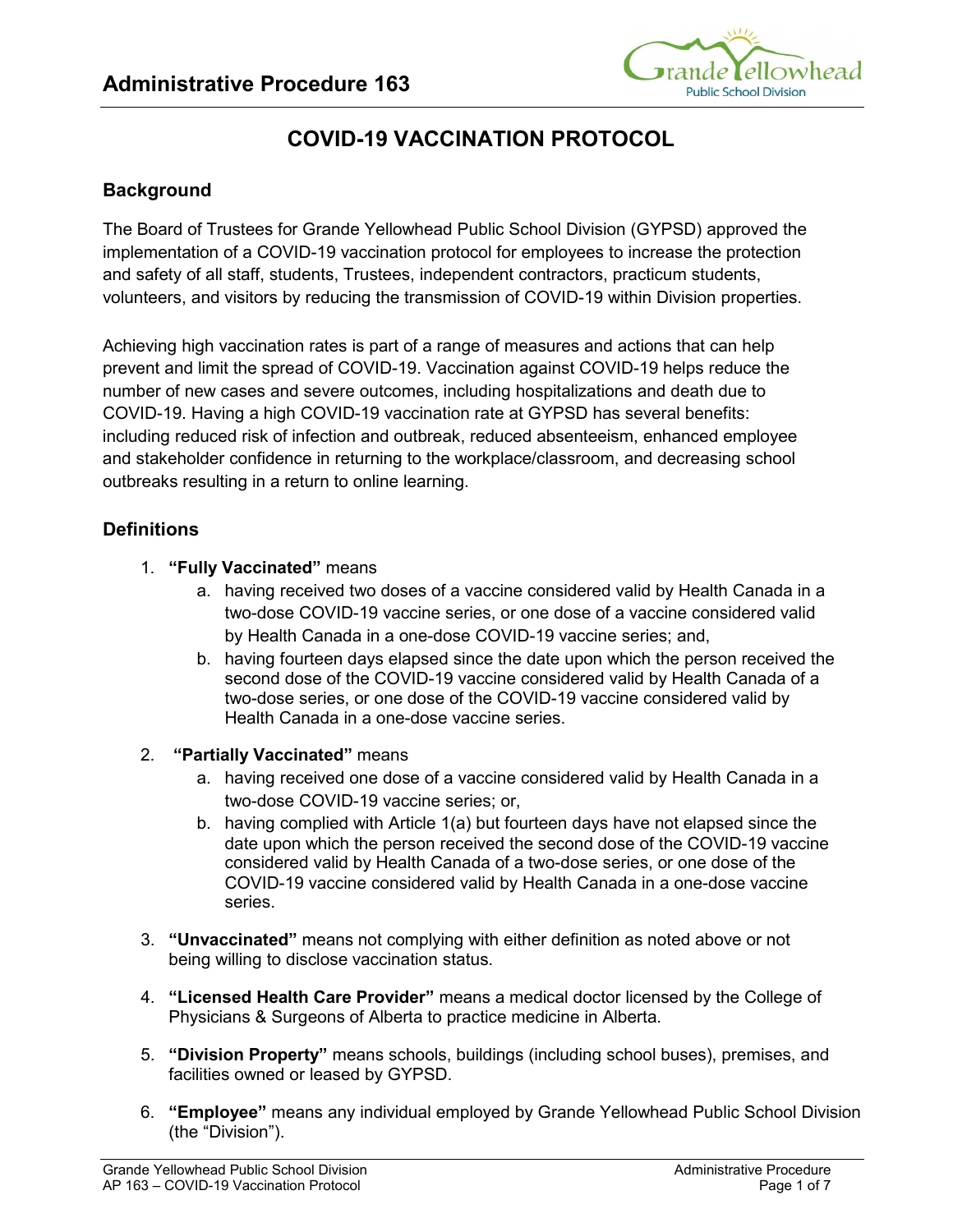- 7. **"Practicum Student"** means: any individual who engages in Division related activities and who has direct contact with Division employees and/or students within the role of:
	- a. any kind of educational placement or practicum provided through an agreement between the Division and a post-secondary educational institution (i.e., student teachers, educational assistants, nurses, psychologists, behaviour therapists, speech-language pathologists etc.); or,
	- b. any internship, co-op placement or apprenticeship program.
- 8. **"Tenant"** means any person who has entered into a contract or lease agreement with the Division to occupy space in any capacity in a Division property.
- 9. **"Contractor"** means a third party hired by GYPSD to provide a wide variety of services which include major projects, Facility Service contractors, program support contractors, consultants, psychologists, health navigators, Community Connectors, service providers, (e.g., food services, school photographers), and contracted bus drivers.
- 10. **"Visitor"** means any individual who does not regularly work or attend the school or site they are visiting, and the individual:
	- a. will be entering the school beyond the reception/front entrance for fifteen (15) minutes or longer,
	- b. cannot maintain physical distancing, or
	- c. will be interacting with students.
- 11. **"Volunteer"** means an individual who assists the school and/or students in curricular and/or extra-curricular activities, not including Division employees. Volunteers could include guest speakers, presenters, team coaches, special visitors to the school or School Council members while in their role as School Council members, and/or any other member of an organization who may not be an employee of the Division but who provides services within a Division property.
- 12. **"Rapid Antigen Screening Test"** means an antigen-based test that detects specific proteins on the surface of the virus. They are often called rapid tests as they typically provide results in less than an hour. For this AP, rapid antigen screening tests must be administrated at a licensed pharmacy or Division approved vendor.

## **Procedures**

## **Employee Disclosure of Vaccination Status**

- 1. **All Employees** will disclose their vaccination status to the Division via **ACESO MEDICAL** on or before **Friday**, **January 7, 2022**, as:
	- a. fully vaccinated
	- b. partially vaccinated
	- c. unvaccinated
- 2. **All Employees** who are fully vaccinated or partially vaccinated and are willing to do so, will share proof of being fully vaccinated or partial vaccination by filling out the declaration form within the **ACESO MEDICAL platform**.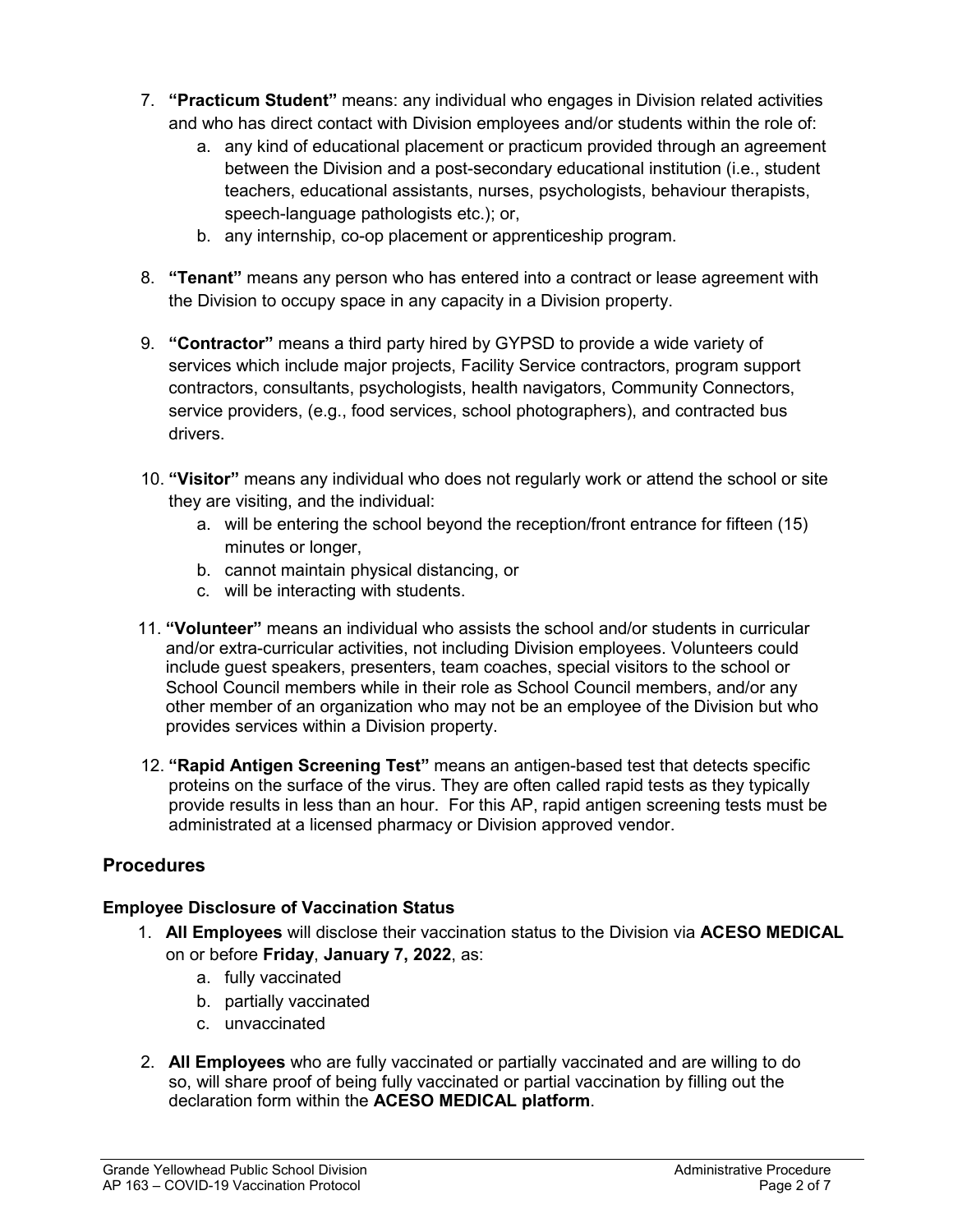- 3. Proof of vaccination received from outside Alberta will be reviewed on a case-by-case basis.
- 4. Partially vaccinated employees will have until **Friday**, **March 4, 2022**, to become fully vaccinated by receiving their second vaccination and will subsequently provide an additional declaration to **ACESO MEDICAL** once they are fully vaccinated.
	- a. After **March 4, 2022**, partially vaccinated and unvaccinated staff will be required to submit proof of negative **Rapid Antigen Screening Test** as defined by this Administrative Protocol at their own expense.
- 5. **All employees** will submit/verify their vaccination status by:
	- a. logging into **ACESO MEDICAL** and entering the password that was provided to all employees. Further instructions can also be found on the **Employee Dashboard**.
	- b. using the [QR code](https://covidrecords.alberta.ca/home) and Government of Alberta App (see Appendix A).
	- c. all documents are to be submitted in the manner required by the Division.
- 6. Administrative Procedure 163 applies to all employees including substitute teachers, bus drivers, and casual support staff (including spare bus drivers). Human Resources will contact, verify, and collect any documentation, in **ACESO MEDICAL**.
- 7. An employee on an approved Leave of Absence must be fully immunized before returning to work **or** submit proof of negative **Rapid Antigen Screening Test** as defined by this Administrative Procedure at their own expense.

## **Volunteer/Visitor Disclosure of Vaccination Status**

- 8. **Regular visitors/volunteers** will disclose vaccination status as of **Friday**, **March 4, 2022**, and submit **Appendix B**: **Contractor**/**Visitor/Volunteer COVID-19 Vaccination Disclosure and Attestation Form** to the school principal. The school principal will:
	- a. keep a confidential record for the duration of the volunteer activity;
	- b. destroy the record upon completion of the volunteer activity.
- 9. **For short term or occasional volunteer activities or for Visitors** who are entering the school to interact with students or be in situations where physical distancing cannot be maintained, proof of vaccination will be verified as follows:
	- a. using the [QR code](https://covidrecords.alberta.ca/home) and Government of Alberta App (see Appendix A);
	- b. no permanent record is required to be kept.
- 10. Any person coming to a Division property, who is only there to conduct a **brief interaction/transaction** that will take **less than 15 minutes** while appropriate health measures are observed (e.g., masking, physical distancing), will NOT require proof of vaccination. Example: courier delivery, parent dropping off a lunch, etc.

## **Exemptions**

- 11. The Division recognizes its responsibilities and duties according to the *Alberta Human Rights Act.* If an employee is unable to be vaccinated due to a protected ground as defined by the *Act,* the Division will consider requests for exemption and reasonable accommodation to the point of undue hardship.
- 12. Any employee may request an exemption or accommodation under the *[Protected areas and grounds under the Alberta Human Rights Act](https://albertahumanrights.ab.ca/Documents/ProtAreasGrounds.pdf) are* as follows: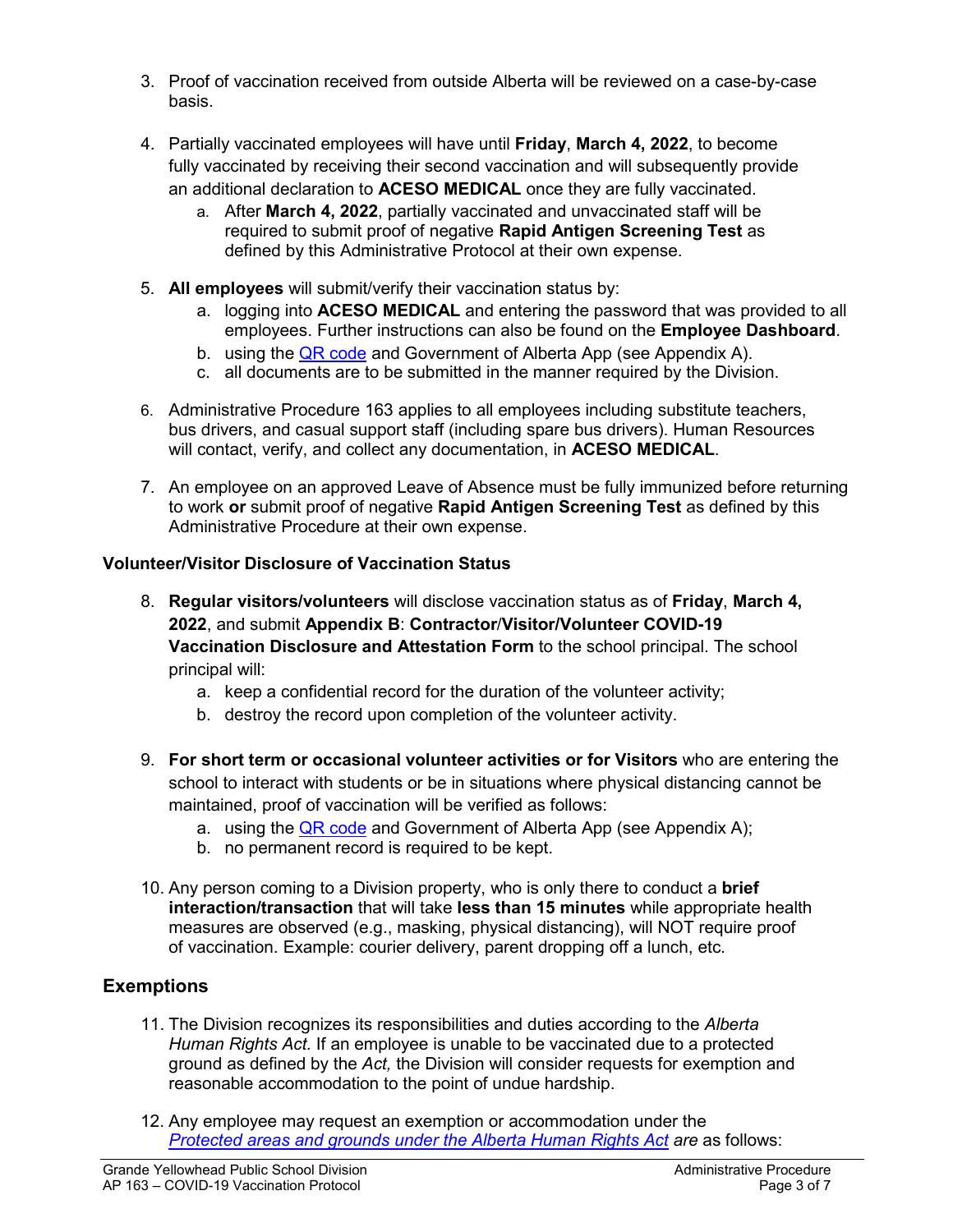- a. Employees requesting an exemption or accommodation for medical reasons are to have a medical doctor complete **Form 163-01: COVID-19 VACCINE MEDICAL ACCOMMODATION REQUEST FORM** and send it to the Human Resources department via email: [COVID19@gypsd.ca](mailto:COVID19@gypsd.ca) for consideration.
- b. Employees requesting an exemption or accommodation for other reasons under the Human Rights Act must complete **Form 163-02: COVID-19 VACCINE ACCOMMODATION REQUEST FORM (NON-MEDICAL)** for consideration.
- c. Any employee who is granted an exemption or accommodation under the *[Protected areas and grounds under the Alberta Human Rights Act](about:blank)* may still need to submit proof of negative **Rapid Antigen Screening Tests** as determined by the Superintendent of Schools.
- 13. Any employee who is unable to receive an exemption or accommodation under the *[Protected areas and grounds under the Alberta Human Rights Act](https://albertahumanrights.ab.ca/Documents/ProtAreasGrounds.pdf)* and does not wish to submit proof of negative **Rapid Antigen Screening Tests** results may:
	- a. apply, if applicable, to the Superintendent of Schools, for an unpaid leave of absence on or before, **Friday, January 7, 2022**. Any approval for unpaid leave:
		- will be at the discretion of the Division;
		- is subject to time limitations determined by the Division; and,
		- may not apply to any employee or employee group when the absence causes undue hardship for the Division.
	- b. If an employee has been granted Work From Home provisions (as per the Division's AP 410 Telecommuting (*[Work From Home Protocol](https://gypsd.ca/download/299563)*), either full time or for a determined period, that employee may not be required to meet the requirements of this Administrative Procedure while approved to work from home.
		- If an employee has been granted permission to work from home as above, they will be required to submit a negative **Rapid Antigen Screening Test** result, at their own expense, if the Division requires the employee to return to work at a Division Building regardless of the period of time is occasional, temporary, or permanently.
		- The decision for an employee who has been granted work from home to return to work is at the discretion of the Division.
		- When an employee has been recalled to perform their duties in a Division Building, they will be required to comply with this Administrative **Procedure**
		- AP 410 Telecommuting (*[Work From Home Protocol\)](https://gypsd.ca/download/299563)*is not intended as a mechanism for an employee to avoid the requirements of this Administrative Procedure.
- 14. Nothing in this Administrative Procedure with regards to a leave of absence or a work from home provision:
	- a. will create any special consideration, expectation, or entitlement in that regard;
	- b. will be construed to mean that any employee has any entitlement to start or continue working-from-home as a substitute for compliance with this Administrative Procedure; or
	- c. affects the Division's ability or discretion to decide, in the case of any public health or similar government mandate requiring work-from-home, whether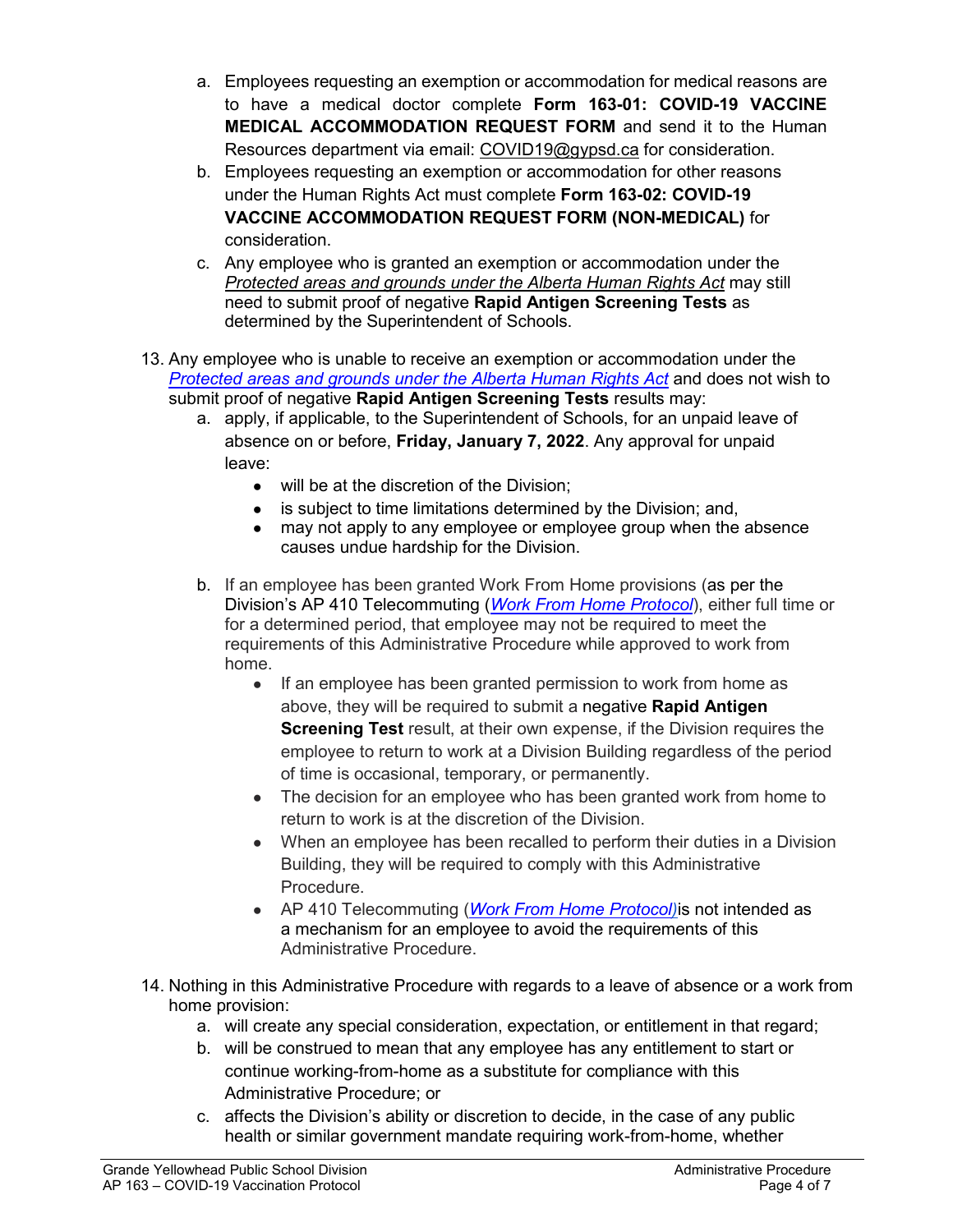operational necessity requires any employee to work in person.

## **Unvaccinated Employees**

- 15. **Rapid Antigen Screening Tests** will be required after **Friday**, **March 4th, 2022,** at the expense of the employee.
- 16. Any unvaccinated Employee must submit proof of a negative **Rapid Antigen Screening Tests** as follows:
	- a. Every Monday and Thursday of the workweek before the start of a work shift to their supervisor;
	- b. Tests administered Sunday afternoon (for Monday submission) or Wednesday afternoon (for Thursday Submission) are deemed acceptable;
	- c. If a Monday or Thursday is a non-workday, the negative **Rapid Antigen Screening Test** will be submitted the following workday.
- 17. The **Rapid Antigen Screening Tests** must be administered at a licensed pharmacy or a Division-approved vendor.
	- a. The Division reserves the right to select and approve vendors for the administration of the **Rapid Antigen Screening Tests**.
- 18. Any time required for **Rapid Antigen Screening Testing** is at the employee's own time and expense, and employees are not permitted to access entitlements unless otherwise provided under respective employment contracts/agreements or collective agreement.
- 19. If an employee **tests positive** in response to a mandatory **Rapid Antigen Screening Test**, the employee must:
	- a. book themselves absent (coded as **Self Isolation COVID19 1st 3days Pd**; **Self Isolation COVID19 After 3 Pd;** or **Self Isolation-COVID19 - Unpaid**), and request a substitute teacher or casual support staff (if applicable);
	- b. submit to mandatory COVID-19 by Alberta Health Services (PCR) testing as soon as possible but no more than 48 hours following confirmation of the results of the **Rapid Antigen Screening Test**, and as directed by the Division;
	- c. isolate until the results of the COVID-19 PCR test are confirmed; and,
	- d. follow AHS guidelines if COVID-19 PCR is positive or provide proof of a negative COVID-19 PCR test, as soon as it is received, before entering any Division property.
- 20. Any **Rapid Antigen Screening Tests** required by the Division will be at the employee's own expense.
- 21. If an **Unvaccinated Employee** has been diagnosed with COVID-19, they will not be required to submit the results of a negative **Rapid Antigen Screening Test** for 90 days or the most current Alberta Health Services mandates from the time the employee has been cleared to return to work by Alberta Health Services. This clause is subject to a written request with appropriate medical documentation being provided to Human Resources.

#### **Other**

22. Subject to the exemptions set in this Administrative Procedure, all new employees hired on or after **Friday, March 4, 2022**, will be required to be fully vaccinated before their first day of work and show proof thereof through the provision of an Alberta Health COVID-19 Immunization Record in **ACESO MEDICAL**, **or** provide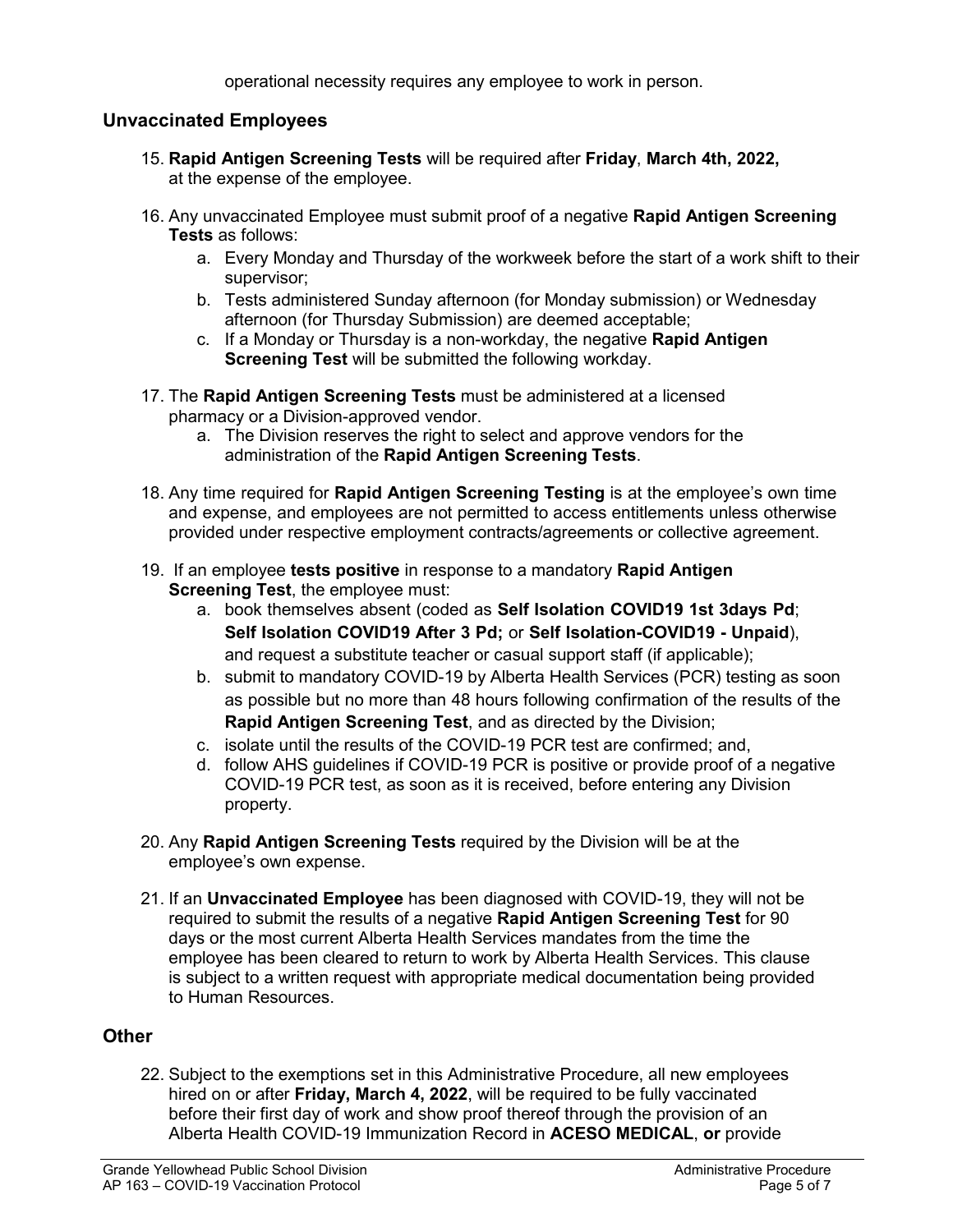proof of negative **Rapid Antigen Screening Tests** every 72 hours at the expense of the employee.

- 23. Subject to the exemptions set in this Administrative Procedure, **Practicum Students** must provide proof of vaccination to their educational institution, who in turn will provide a declaration of compliance to the Division which indicates that the Practicum Student is Fully Vaccinated, or provide proof of negative **Rapid Antigen Screening Tests** every 72 hours at the expense of the practicum student.
- 24. Tenants will complete **Appendix B** which indicates that the Tenant and all employees thereof who are attending at any Division property are fully vaccinated, or provide proof of negative **Rapid Antigen Screening Tests** every 72 hours at the expense of the tenant.
- 25. Contractors working in Division schools or facilities must comply with the Division's COVID-19 Administrative Procedure. Contractors are responsible to review proof of vaccination **or** rapid test results from their employees. Contractors are required to provide proof of vaccination and/or proof of compliance to this Administrative Procedure by providing the Human Resources department with **Appendix B** for their employees entering Division property. Human Resources will provide the contractor with a letter verifying that they comply.
- 26. Temporary or occasional Contractors will be required to provide proof of vaccination to Division staff to enter a Division property as required. Temporary or occasional Contractors include but are not limited to service or repair personnel.

## **Non-Compliance**

- 27. Failure to comply with this Administrative Procedure, including, but not limited to; refusal to disclose vaccination status, refusal to comply with applicable testing requirements, or the provision of false or misleading information, may result in the employee being subject to:
	- a. administrative action; and
	- b. disciplinary action, up to and including termination of employment.
- 28. For any non-Employees to which this Administrative Procedure is applicable, any individual, tenant, contractor, or organization who fails to comply with any part of this Administrative Procedure, including being found to have falsified vaccination or test results, will be in non-compliance with this Administrative Procedure. This will result in a request to immediately leave Division property and may further result in the termination of contract or participation in Division activities. For any Practicum Students, any event of non-compliance may result in reporting the event of non-compliance to the appropriate post-secondary institution.

## **Support for Vaccination**

29. If operationally feasible, and with the permission of their immediate supervisor, employees may be released on work time to be vaccinated on-duty by using absence code COVID-19 Vaccination to a maximum of three (3) hours for each dose.

## **Continued Compliance with all Health and Safety Precautions**

30. All employees, volunteers and visitors are expected and required to continue to comply with all applicable health and safety measures to reduce the hazard of COVID-19, including but not limited to compliance with screening protocols, wearing a mask or face